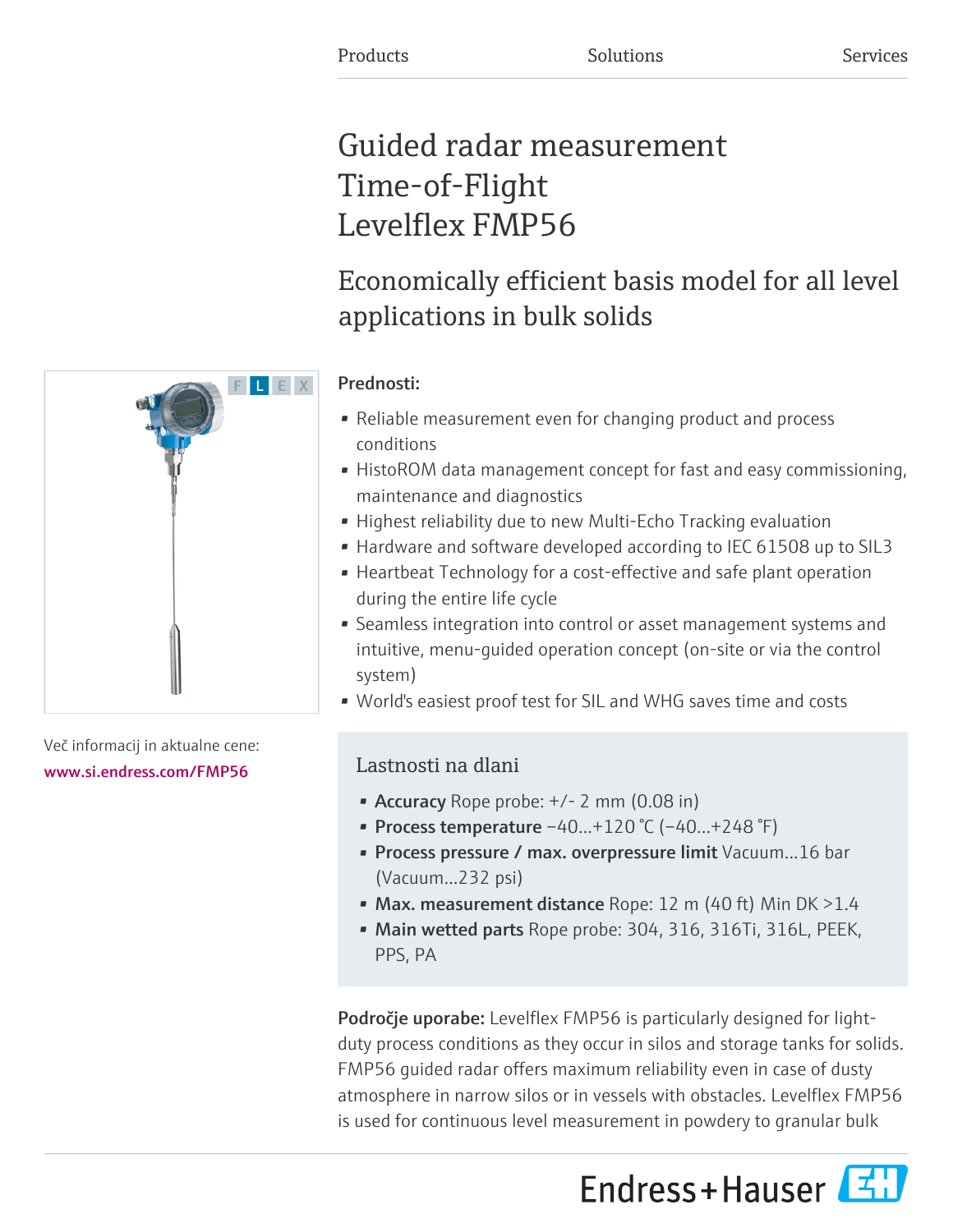solids. Dust, filling noises, temperature layers and gas layers do not affect the measurement.

# Lastnosti in specifikacije

Continuous / Solids Merilni princip

Guided radar

#### Characteristic / Application

Basic device for pulling forces up to 12 kN Rope probe Integrated data memory, Factory precalibrated, Reliable measuring: in dusty atmosphere, in high + narrow silos, in vessels + obstacles.

#### Specialities

Heartbeat Technology, Bluetooth® commissioning, Operation and maintenance SmartBlue App, HistoROM, RFID TAG for easy identification

#### Supply / Communication

2-wire (HART / PROFIBUS PA/ FOUNDATION Fieldbus), 4-wire (HART), Bluetooth® wireless technology and App (optional)

#### **Accuracy**

Rope probe: +/- 2 mm (0.08 in)

#### Ambient temperature

 $-40...+80$  °C  $(-40...+176)$ <sup>°</sup>F)

#### Process temperature

 $-40...+120$  °C  $(-40...+248$ °F)